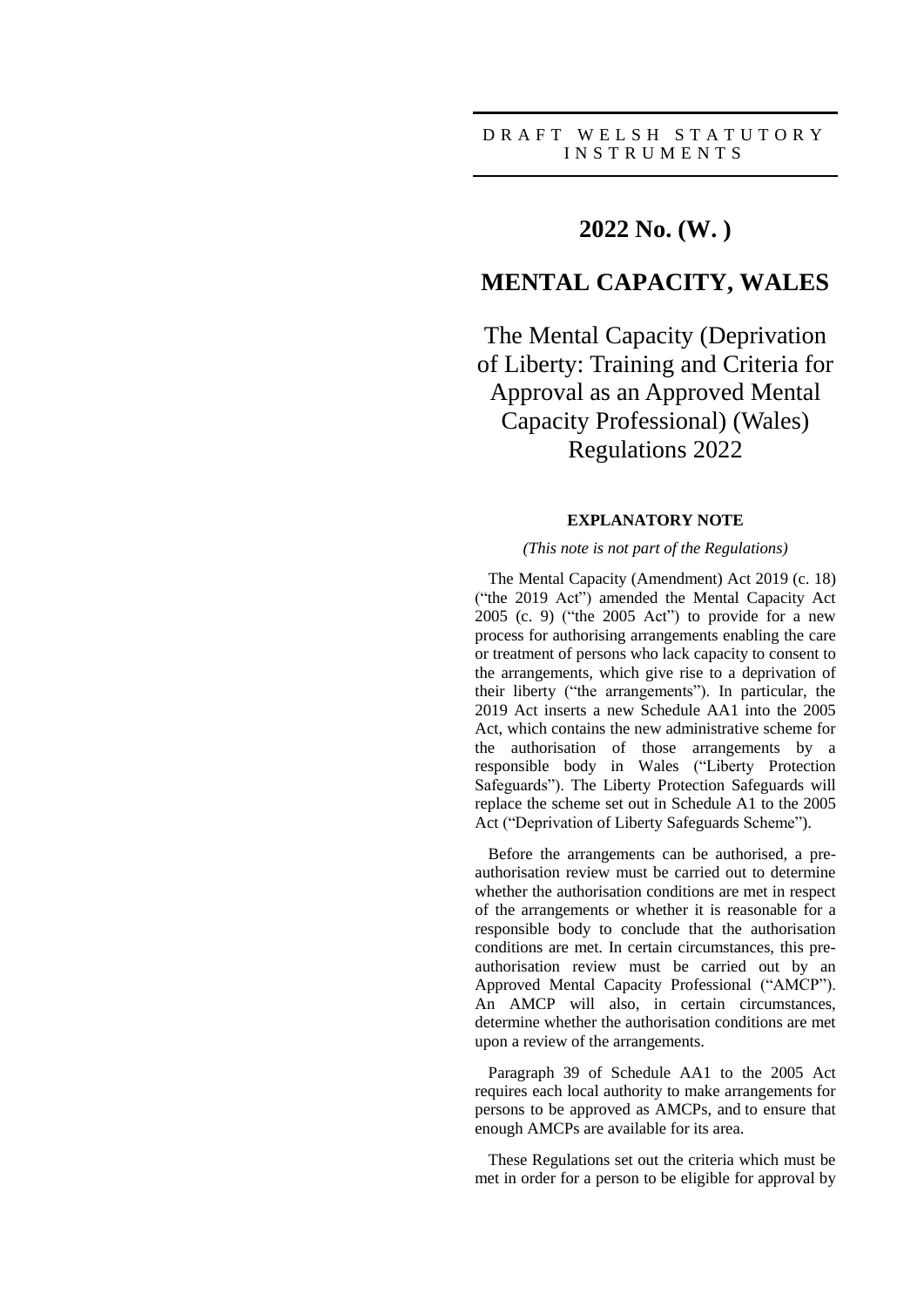a local authority in Wales as an AMCP. These criteria include a requirement to undertake either a conversion course or initial training and, once approved to undergo further training annually in order that approval by a local authority may continue. These Regulations also set out the bodies which may approve a conversion course, initial training and further training for the purpose of meeting the training element of the eligibility criteria for approval as an AMCP in Wales.

Regulation 3 provides that in order to be eligible for approval a person must be registered in the register of one of the professions mentioned in that regulation.

Regulation 4 specifies the matters that a local authority in Wales must take into account before approving a person as an AMCP.

Regulation 5 prescribes that, in each year of approval, an AMCP must satisfy the local authority which approved that person as an AMCP that they have undertaken at least 18 hours of further training in the year of approval and have carried out their functions as an AMCP to an appropriate standard in order for that approval to continue.

Regulation 6 provides than an AMCP must notify the approving local authority, and cease to act as an AMCP, if they are no longer registered in the register of a profession specified in regulation 3 or if they are suspended from the register.

Regulation 7 requires a person's approval as an AMCP to be suspended if that person is suspended from the relevant register of the professions mentioned in regulation 3.

Regulation 8 provides an exemption from the requirement in regulation  $5(1)(a)$  to undertake 18 hours of further training in each year of approval. This exemption will only apply if, following a request by an AMCP, the local authority considers there is a good reason to agree to the exemption and continue an approval. An AMCP must not carry out any functions as an AMCP until they have completed at least 18 hours of further training in such a period as specified by the local authority.

Regulation 9 specifies when an approval as an AMCP will end.

Regulation 10(1) provides for Social Care Wales to approve initial training courses for the purpose of regulation 4 for AMCPs in Wales. Regulation 10(2) provides for either Social Care Wales or the Welsh Ministers to approve conversion courses for the purpose of regulation 4 which will enable a person who is a best interest assessor under the Deprivation of Liberty Safeguards Scheme to become AMCP.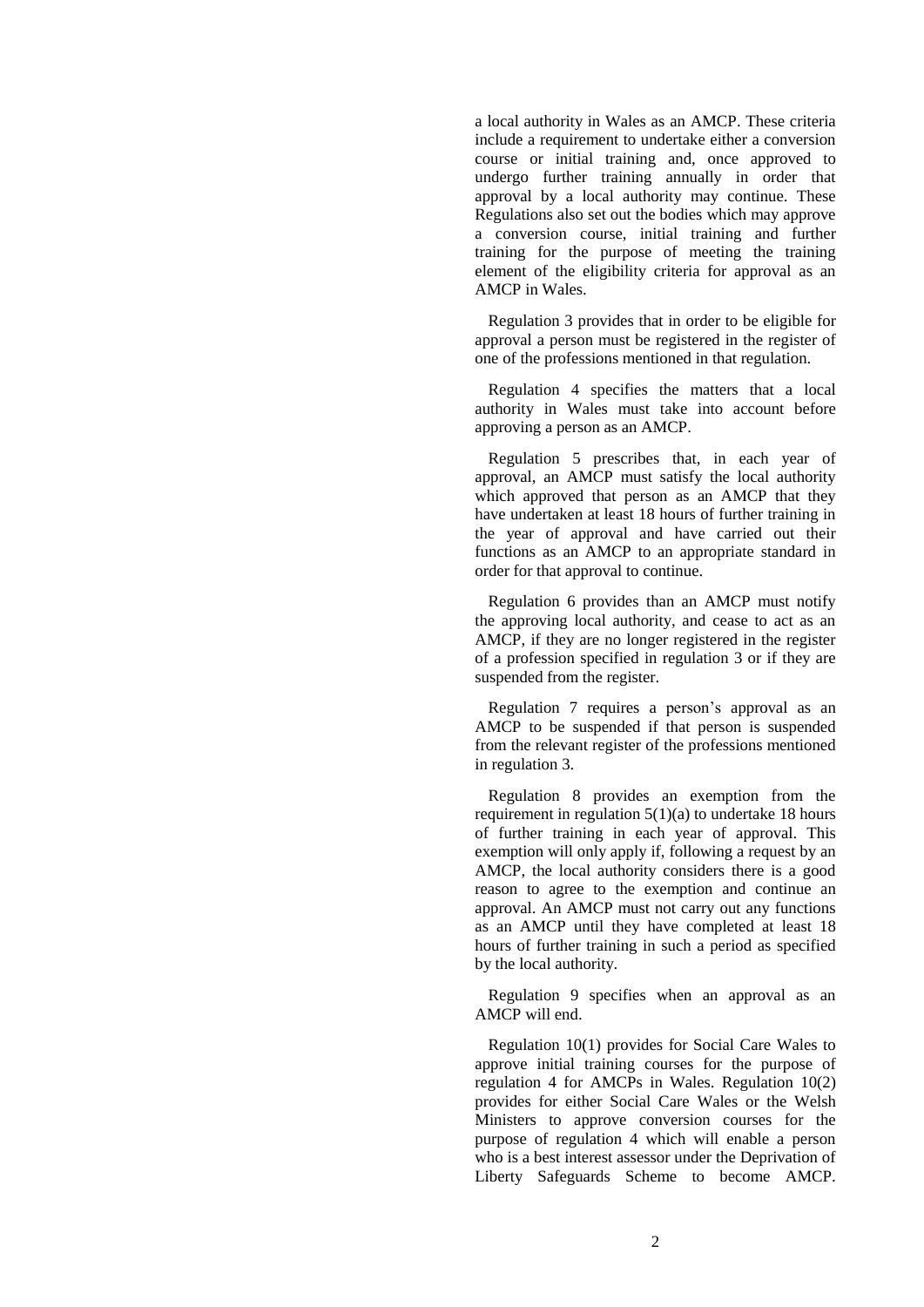Regulation 10(3) provides for either Social Care Wales or a local authority in Wales to approve further training for AMCPs for the purpose of regulation 5. Training or courses approved by a body prescribed by the Secretary of State in relation to England may also be considered for the purposes of regulations 4 and 5.

The Welsh Ministers' Code of Practice on the carrying out of Regulatory Impact Assessments was considered in relation to these Regulations. As a result a regulatory impact assessment has been prepared as to the likely costs and benefits of complying with these Regulations. A copy can be obtained from the Mental Health, Substance Misuse and Vulnerable Groups Division, Welsh Government, Cathays Park, Cardiff CF10 3NQ.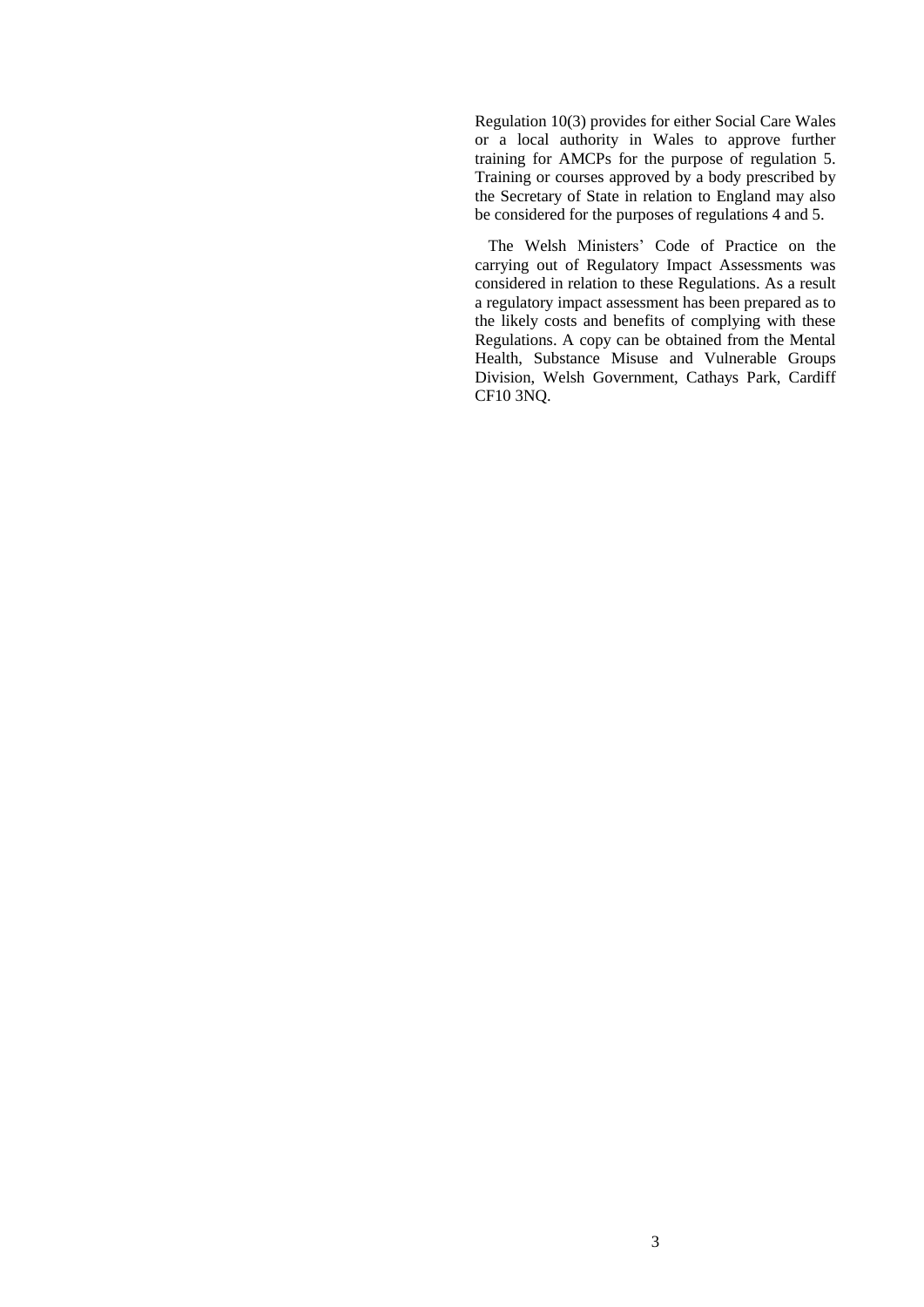DRAFT WELSH STATUTORY I N S T R U M E N T S

## **2022 No. (W. )**

# **MENTAL CAPACITY, WALES**

The Mental Capacity (Deprivation of Liberty: Training and Criteria for Approval as an Approved Mental Capacity Professional) (Wales) Regulations 2022

| Made                                                                | *** |  |
|---------------------------------------------------------------------|-----|--|
| Laid before Senedd Cymru                                            | *** |  |
| Coming into force in accordance with<br>regulation $1(2)$ and $(3)$ |     |  |

The Welsh Ministers, in exercise of the powers conferred by section  $65(1)(b)$  and  $(c)$  of, and paragraph 40(1) of Schedule AA1 to, the Mental Capacity Act 2005(**1**), make the following Regulations.

## **Title, commencement and application**

**1.**—(1) The title of these Regulations is the Mental Capacity (Deprivation of Liberty: Training and Criteria for Approval as an Approved Mental Capacity Professional) (Wales) Regulations 2022.

(2) Except as specified in paragraph (3), these Regulations come into force on [insert date].

(3) The following provisions come into force on [insert date]-

- (a) regulation 2 in so far as it applies to regulations  $4(1)$  and  $(3)$  and  $10(2)$ ;
- (b) regulation  $4(1)$ ;
- (c) regulation  $4(3)$ ;
- (d) regulation 10(2).

<sup>&</sup>lt;u>.</u> (**1**) 2005 c. 9. Schedule AA1 was inserted by section 1(4) of the Mental Capacity (Amendment) Act 2019 (c. 18). *See* the definitions of "prescribed" and "appropriate authority" in paragraph 40(5) and (6)(b) respectively of that Schedule.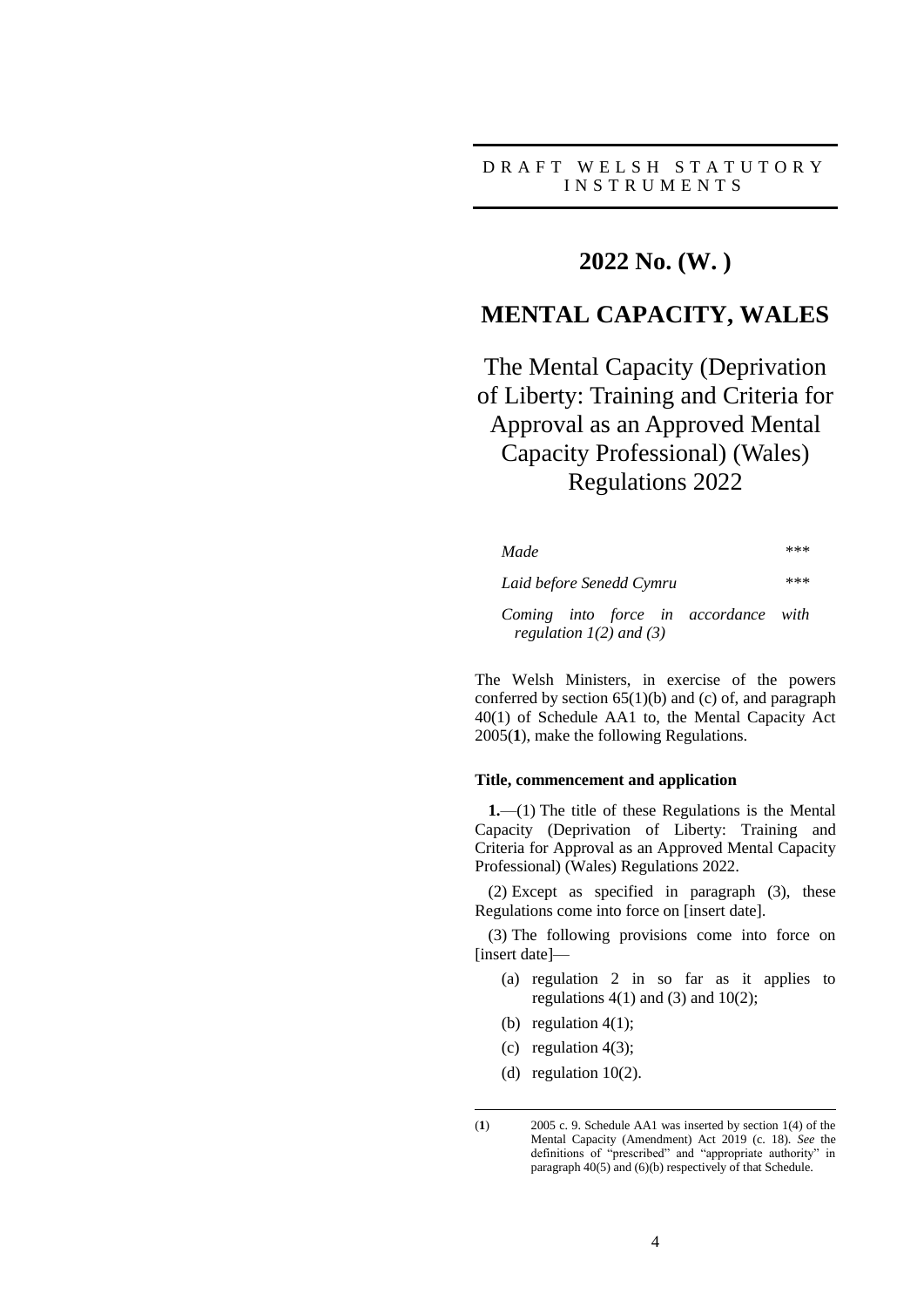(4) These Regulations apply in relation to Wales.

#### **Interpretation**

**2.** In these Regulations—

"the 2001 Order" ("*Gorchymyn 2001*") means the Health Professions Order 2001(**1**);

"the 2005 Act" ("*Deddf 2005*") means the Mental Capacity Act 2005;

"AMCP" ("PGMC") means an Approved Mental Capacity Professional;

"Approved Mental Capacity Professional" ("*Proffesiynolyn Galluedd Meddyliol Cymeradwy*") has the meaning given in paragraph 3 of Schedule AA1;

"approving local authority" ("*awdurdod lleol cymeradwyo*") means the local authority that approved a person as an AMCP under regulation 4;

"best interests assessor" ("*asesydd lles pennaf*") means a person who is eligible and selected(**2**) to carry out best interests assessments under paragraph 38 of Schedule A1(**3**) to the 2005 Act as in force immediately before [insert date];

"conversion course" ("*cwrs trosi*") means training which is—

- (a) undertaken by a best interests assessor as an alternative to initial training;
- (b) approved for best interests assessors who wish to become approved as an AMCP by—
	- (i) Social Care Wales, or
	- (ii) the Welsh Ministers, or
	- (iii) a body prescribed by the Secretary of State in regulations made under paragraph  $40(1)(c)$  of Schedule AA1, for best interests assessors who wish to be approved as AMCPs;

"course of higher education" ("*cwrs addysg uwch*") means a course mentioned in Schedule 6 to the Education Reform Act 1988(**4**);

"further training" ("*hyfforddiant pellach*") means—

<sup>(</sup>**1**) S.I. 2002/254.

<sup>(</sup>**2**) *See* S.I. 2009/783 (W. 69) for eligibility criteria for best interest assessors.

<sup>(</sup>**3**) Schedule A1 repealed by paragraph 2 of Schedule 2 to the Mental Capacity (Amendment) Act 2019 (c. 18) (date to be appointed. Paragraph 2(c) of Schedule 2 came into force on 16 May 2019 for the limited purpose of enabling the exercise of any power to make regulations; not yet in force otherwise). (**4**) 1988 c. 40.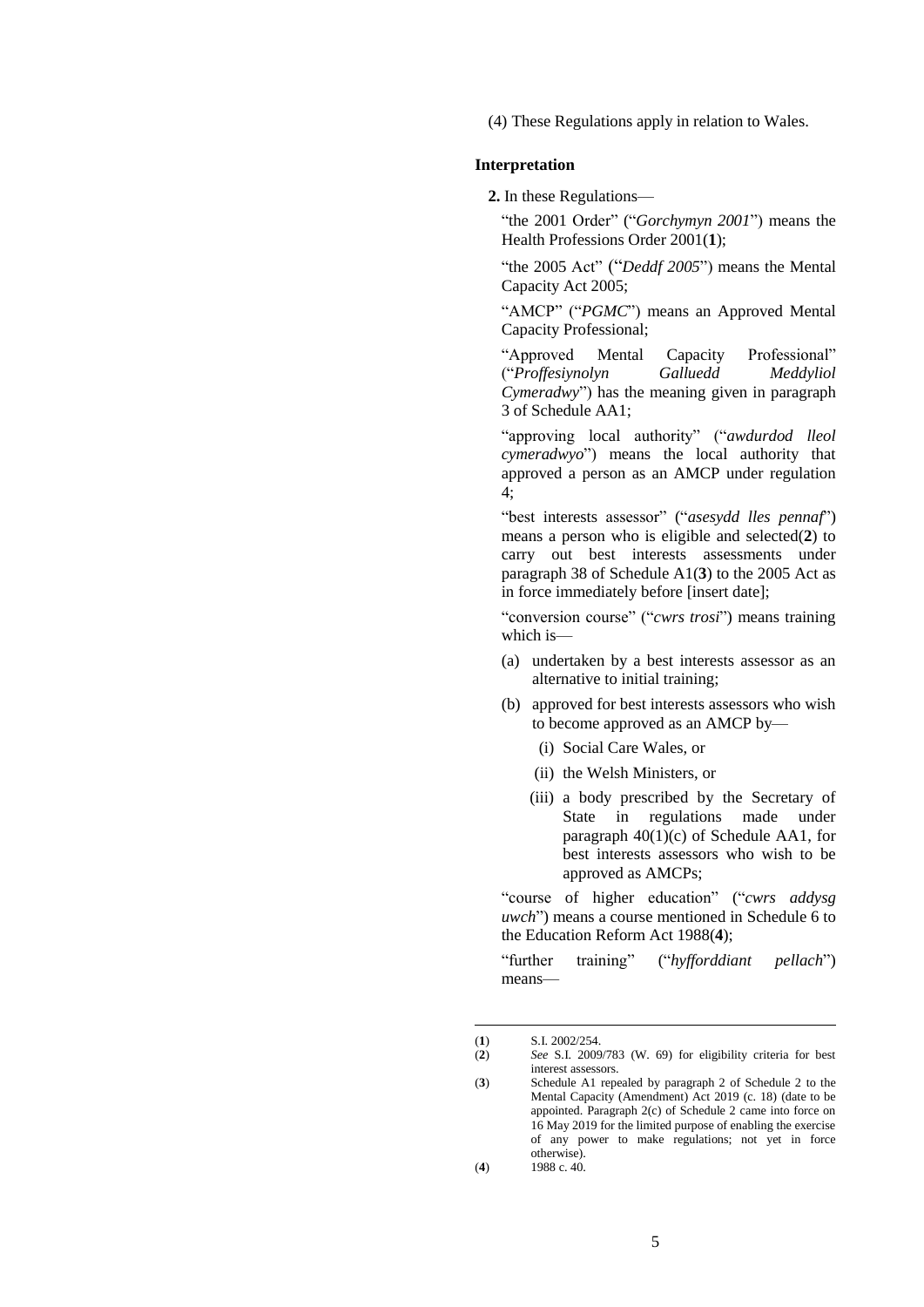- (a) training approved by Social Care Wales pursuant to regulation 10(3),
- (b) training approved by a local authority in Wales, or
- (c) a course of higher education approved by a body prescribed by the Secretary of State in regulations made under paragraph 40(1)(c) of Schedule AA1, for persons who are approved as AMCPs;

"initial training" ("*hyfforddiant cychwynnol*") means—

- (a) training approved by Social Care Wales pursuant to regulation 10(1), or
- (b) a course of higher education approved by a body prescribed by the Secretary of State in regulations made under paragraph 40(1)(c) of Schedule AA1, for persons who wish to become approved as AMCPs;

"local authority" ("*awdurdod lleol*") has the meaning given by paragraph 4(1) of Schedule AA1;

"local authority in England" ("*awdurdod lleol yn Lloegr*") has the meaning given by paragraph 4(1)(a) of Schedule AA1;

"local authority in Wales" ("*awdurdod lleol yng Nghymru*") has the meaning given by paragraph 4(1)(b) of Schedule AA1;

"Schedule AA1" ("*Atodlen AA1*") means Schedule AA1 to the 2005 Act;

"Social Care Wales" ("*Gofal Cymdeithasol Cymru*") has the meaning given by section 67 of the Regulation and Inspection of Social Care (Wales) Act 2016(**1**).

## **AMCP: criteria for approval**

**3.** A person is eligible for approval as an AMCP if that person is—

- (a) a first level nurse(**2**) registered in Sub-Part 1 of the Nurses' Part of the register maintained under article 5 of the Nursing and Midwifery Order 2001(**3**),
- (b) a person registered as a social worker—
	- (i) in the social worker part of the register kept by Social Care Wales under section

<sup>(</sup>**1**) 2016 anaw 2.

<sup>(</sup>**2**) *See* article 1 of the Nurses and Midwives (Parts of and Entries in the Register) Order of Council 2004 (S.I. 2004/1765) for the definition of "first level nurse".

<sup>(</sup>**3**) S.I. 2002/253.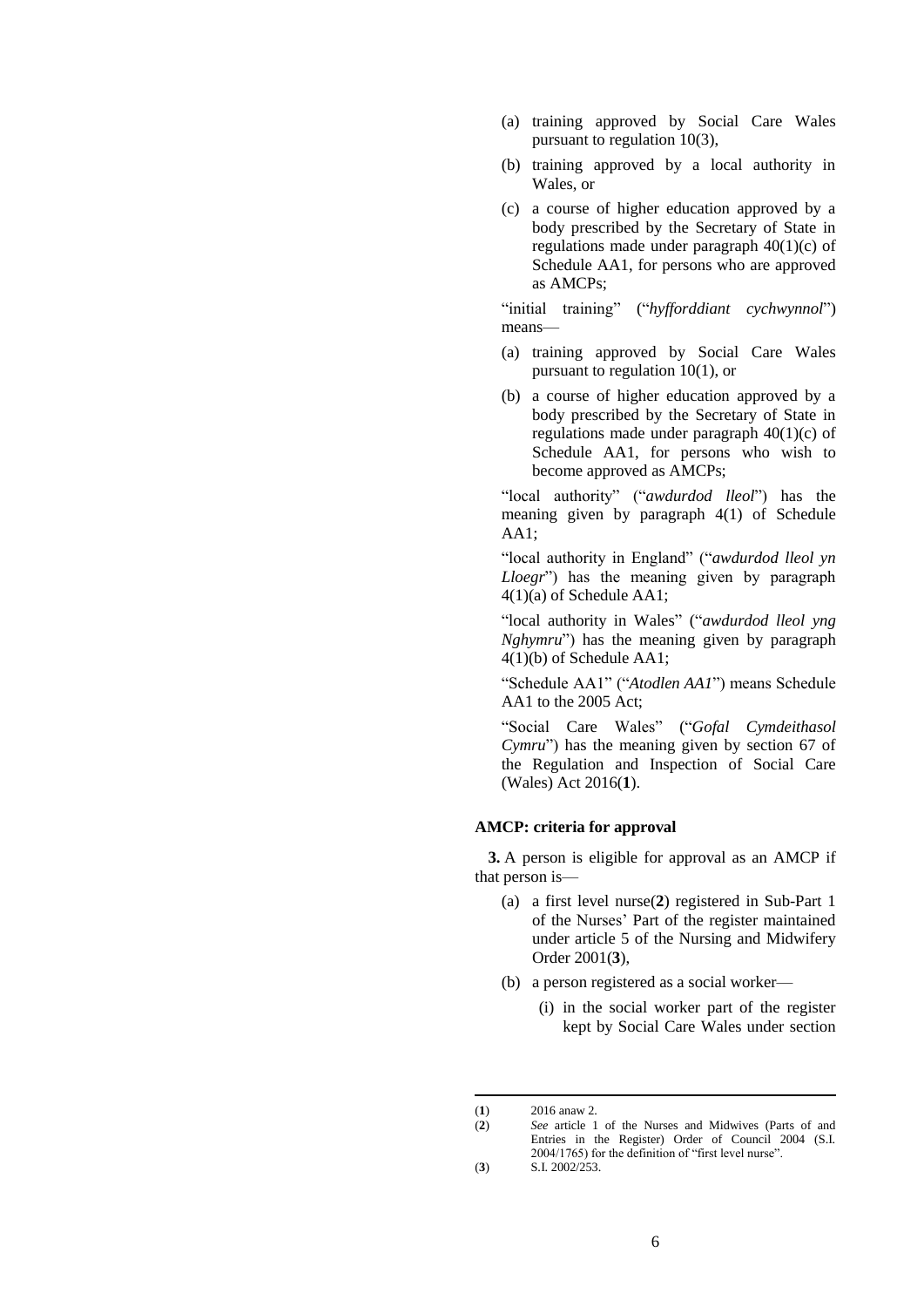80 of the Regulation and Inspection of Social Care (Wales) Act 2016(**1**);

- (ii) in the register kept by Social Work England under section 39(1) of the Children and Social Work Act 2017(**2**);
- (iii) in the register maintained by the Scottish Social Services Council under section 44 of the Regulation of Care (Scotland) Act 2001(**3**);
- (iv) in the register maintained by the Northern Ireland Social Care Council under section 3 of the Health and Personal Social Services Act (Northern Ireland) 2001(**4**),
- (c) a practitioner psychologist registered in Part 14(**5**) of the register maintained under article 5 of the 2001 Order,
- (d) a speech and language therapist registered in Part 12 of the register maintained under article 5 of the 2001 Order, or
- (e) an occupational therapist registered in Part 6 of the register maintained under article 5 of the 2001 Order.

### **Approval of AMCPs: matters to be taken into account by a local authority in Wales**

**4.**—(1) A local authority in Wales must only approve a person falling within regulation 3 as an AMCP if—

- (a) either paragraph (2) or (3) applies, and
- (b) the local authority in Wales is satisfied that that person—
	- (i) has an applied knowledge of the 2005 Act and the code of practice prepared or revised under section 42 of that Act, and
	- (ii) the ability to keep appropriate records and to provide clear and reasoned reports in accordance with legal requirements and good practice, and
	- (iii) has knowledge of good practice in relation to arrangements in Wales.

(2) This paragraph applies if the person—

- $(a)$  has—
	- (i) successfully completed initial training,

<sup>(</sup>**1**) 2016 anaw 2.<br>(**2**) 2017 c. 16.

<sup>(</sup>**2**) 2017 c. 16.<br>(**3**) 2001 asp 8.

<sup>(</sup>**3**)  $2001 \text{ asp 8.}$ <br>(**4**)  $2001 \text{ c. 3 (N)}$ 

<sup>(4) 2001</sup> c. 3 (N.I.).<br>(5) See article 2 of

<sup>(</sup>**5**) *See* article 2 of the Health Professions (Parts of and Entries in the Register) Order of Council 2003 (S.I. 2003/1571) for parts of the register.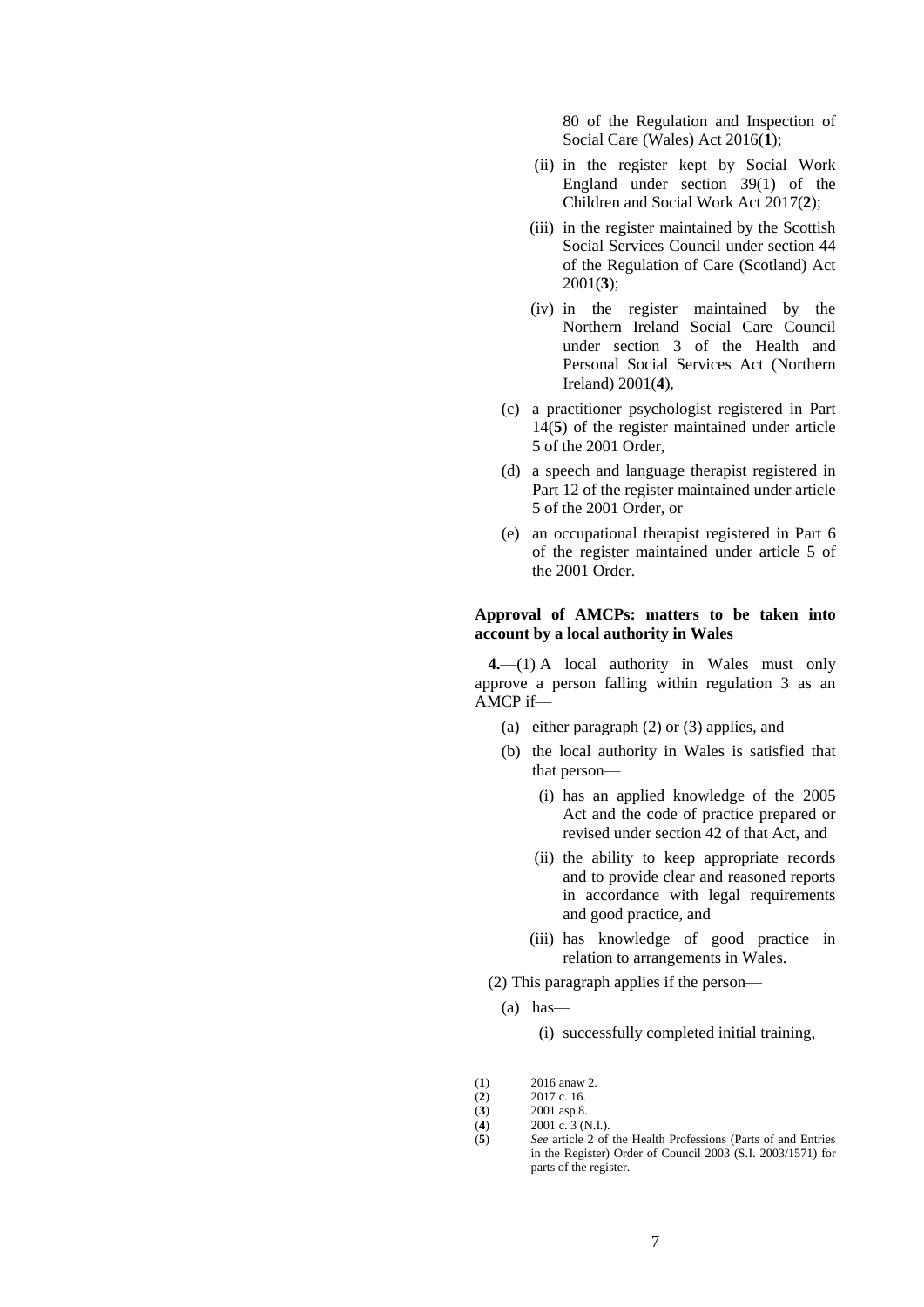- (ii) previously been approved as an AMCP under paragraph (3), or
- (iii) previously been approved as an AMCP by a local authority in England,
- (b) is not suspended from the register relevant to that person's profession mentioned in regulation 3,
- (c) has at least 2 years post registration experience in one of the professions mentioned in regulation 3,
- (d) has in force an adequate and appropriate indemnity arrangement which provides cover in respect of any liabilities that might arise in connection with the carrying out of that person's functions under the 2005 Act as an AMCP, and
- (e) has either—
	- (i) an enhanced criminal record certificate issued under section 113B of the Police Act 1997(**1**), or
	- (ii) if the purpose for which the certificate is required is not one prescribed under subsection (2) of that section, a criminal record certificate issued under section 113A of that Act.
- (3) This paragraph applies if a person—
	- (a) is a best interests assessor,
	- $(b)$  has—
		- (i) successfully completed a conversion course before [insert date], and
		- (ii) applied to the local authority before [insert date],
	- (c) is not suspended from the register relevant to that person's profession mentioned in regulation 3,
	- (d) has in force an adequate and appropriate indemnity arrangement which provides cover in respect of any liabilities that might arise in connection with the carrying out of that person's functions under the 2005 Act as an AMCP, and
	- (e) has either—
		- (i) an enhanced criminal record certificate issued under section 113B of the Police Act 1997, or
		- (ii) if the purpose for which the certificate is required is not one prescribed under subsection (2) of that section, a criminal

<sup>(</sup>**1**) 1997 c. 50.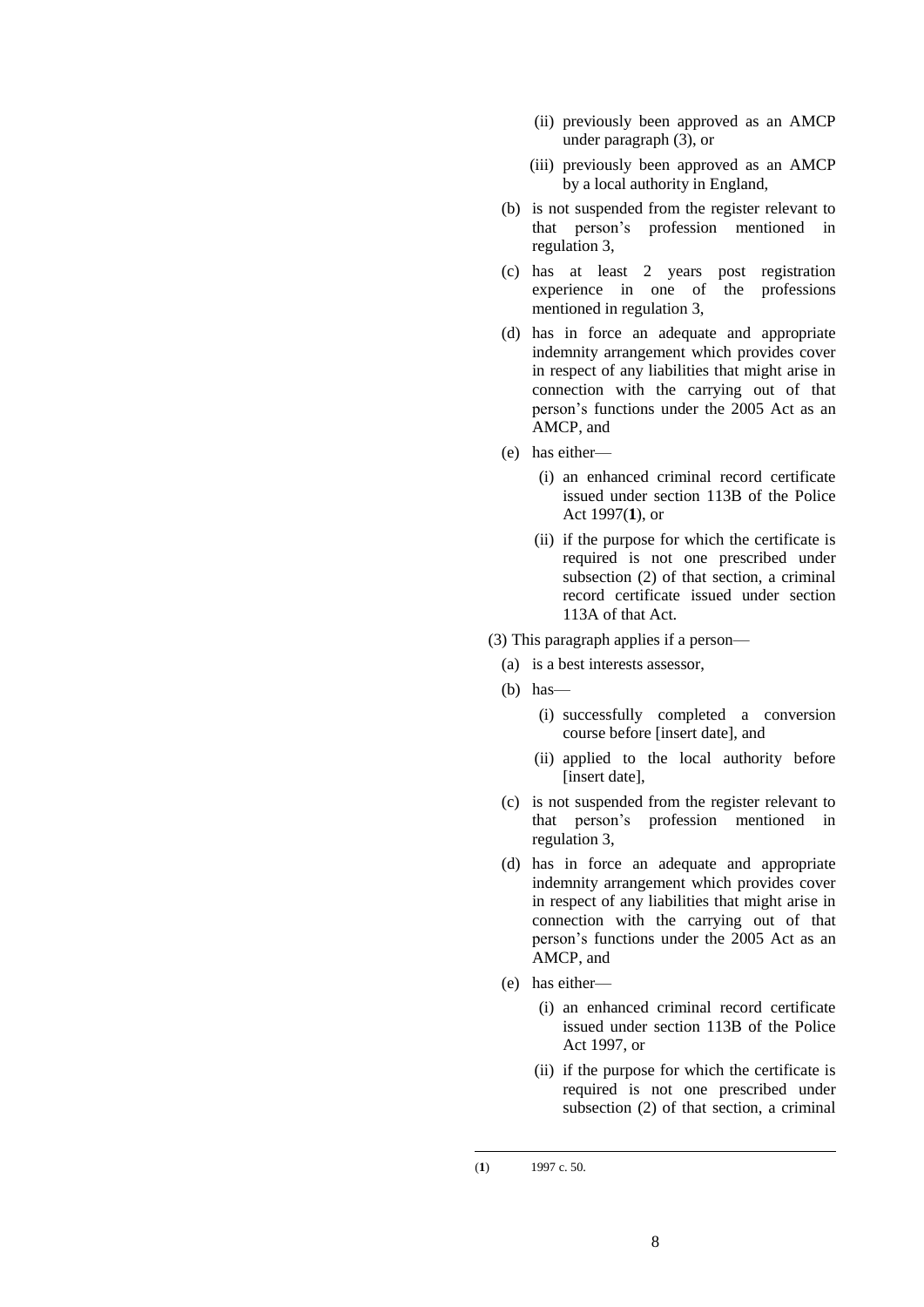record certificate issued under section 113A of that Act.

(4) In this regulation—

"arrangements" ("*trefniadau*") has the meaning given by paragraph 3 of Schedule AA1;

"indemnity arrangement" ("*trefniant indemniad*") means—

- (a) a policy of insurance,
- (b) an arrangement made for the purposes of indemnifying the person to whom the arrangement relates, or
- (c) a combination of a policy of insurance and an arrangement made for the purposes of indemnifying the person to whom the arrangement relates.

#### **Conditions for continuing approval**

**5.**—(1) Subject to paragraph (2), a person approved as an AMCP must, in each year of approval as such, satisfy the approving local authority that they have—

- (a) completed at least 18 hours of further training in the year of approval, and
- (b) carried out their functions as an AMCP to an appropriate standard.

(2) Paragraph (1)(a) does not apply to a person's first year of approval where that person has in the 12 months preceding approval as an AMCP successfully completed—

- (a) initial training, or
- (b) a conversion course.

(3) In this regulation, "year of approval" means—

- (a) the 12 month period starting with the date on which that person was first approved as an AMCP, and
- (b) in subsequent years, the 12 month period starting on the anniversary of that date.

#### **Notification requirements**

**6.**—(1) Where an AMCP—

- (a) ceases to satisfy the criteria for approval specified in regulation 3, or
- (b) is suspended from the register relevant to their profession specified in regulation 3,

they must notify the approving local authority of that fact without delay.

(2) Where paragraph (1) applies, a person must not carry out functions of an AMCP.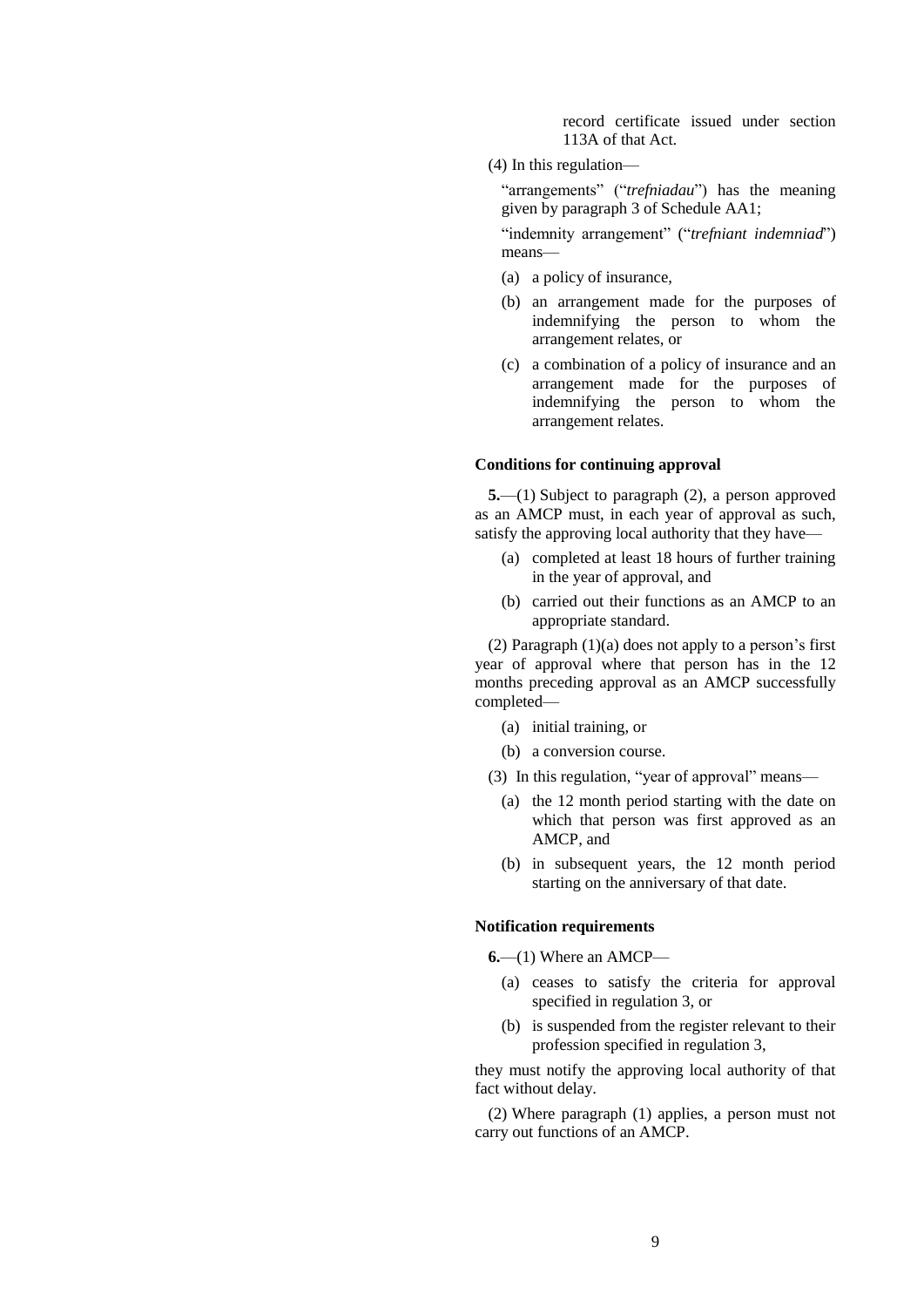#### **Suspension from a register relevant to a person's profession in regulation 3**

**7.**—(1) If, after their approval as an AMCP, a person is suspended from the register relevant to their profession specified in regulation 3, the approving local authority must suspend that approval for as long as the person's registration is suspended.

(2) When the approving local authority is notified that the person's suspension from their professional register has ended, the approving local authority must end the suspension of that person's approval as an AMCP.

(3) Where a person's suspension of approval as an AMCP is ended under paragraph (2), that person must not resume carrying out functions as an AMCP unless the approving local authority is satisfied that the person has appropriate competence to carry out those functions.

## **Exemption from the requirements of regulation 5(1)(a)**

**8.**—(1) A person approved as an AMCP may request that they are exempted from the requirements of regulation  $5(1)(a)$ .

(2) The approving local authority may agree to the request mentioned in paragraph (1) if it considers there is good reason to exempt that person from the requirements of regulation  $5(1)(a)$ .

(3) Where the approving local authority agrees to a request under paragraph (2), the person in respect of whom the agreement relates must not carry out functions as an AMCP unless they have satisfied the approving local authority that they have completed at least 18 hours of further training in such a period as specified by the approving local authority.

(4) Where person resumes carrying out functions as an AMCP, their "year of approval" for the purposes of regulation 5(1) means—

- (a) the 12 month period beginning with the date on which that person resumes carrying out functions as an AMCP, and
- (b) in subsequent years, the 12 month period beginning with the anniversary of that date.

## **End of approval**

**9.**—(1) The approving local authority must end a person's approval as an AMCP if—

- (a) the person no longer meets the criteria for approval specified in regulation 3,
- (b) except in circumstances where regulation 7 applies, regulation 4(2) or (3) ceases to apply in respect of that person,